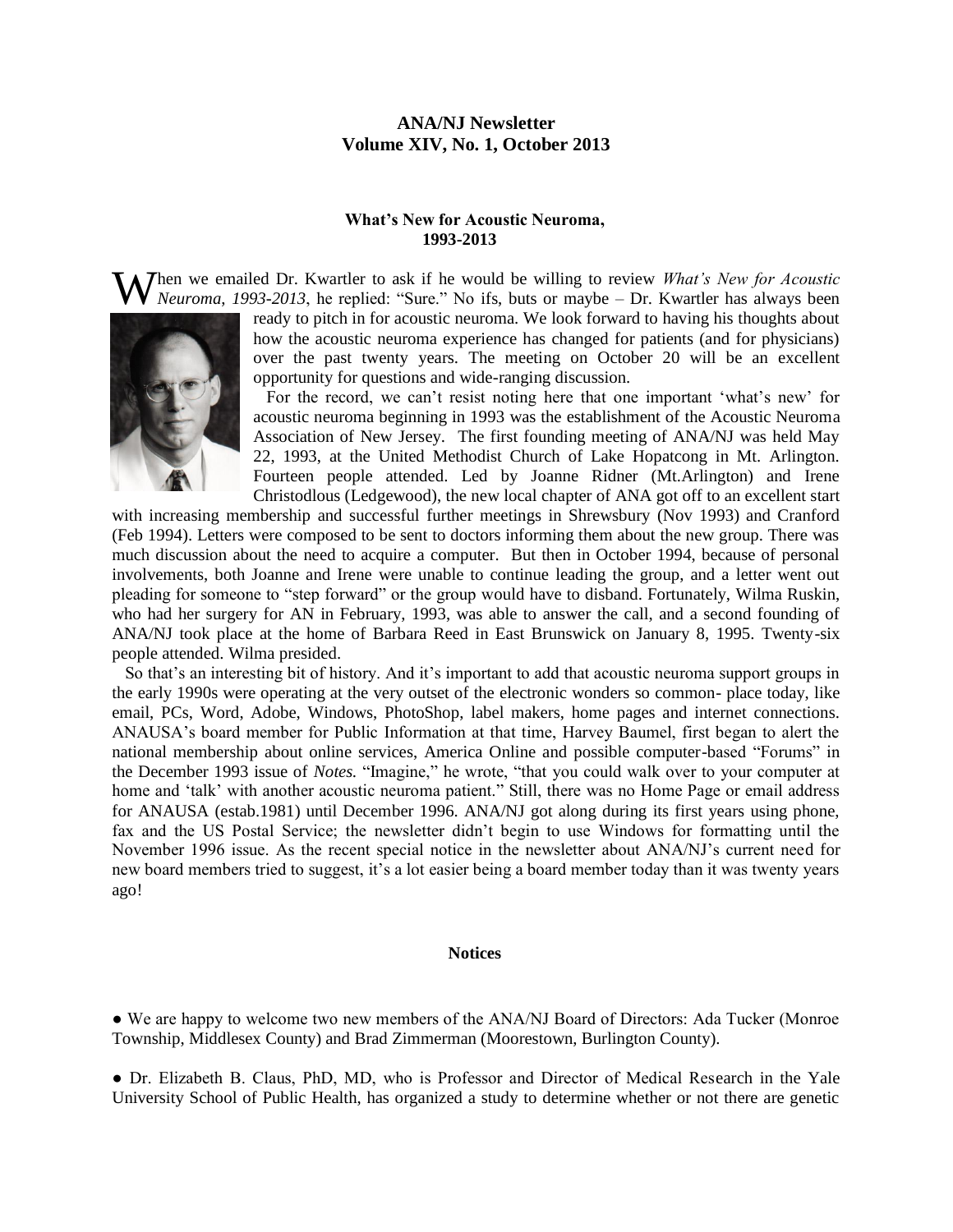risk factors that cause an acoustic neuroma. ANAUSA awarded a grant to Yale University to initiate the data collection phase of the study at the 21<sup>st</sup> National Symposium in Los Angeles. Volunteer acoustic neuroma patients were asked to complete a questionnaire and submit a saliva sample.

● An article in *The Star Ledger* reporting on the arrival of proton beam in NJ ("Cancer Breakthrough or Unproven Hope," July 24, 2013) contrasted the "bullet-like precision" of proton beam radiation with the "buckshot approach" of "traditional radiation," as if these were the only two choices available for patients opting to have radiation treatment. This was misleading. Acoustic neuroma patients reading the article will spot that the report needed to take into account the alternatives of Gamma Knife radiosurgery and Linac-based fractionation treatments (e.g., CyberKnife). As Dr. Lipani has described, these systems are designed to deliver radiation with extreme accuracy, targeting the tumor with minimal damage to the surrounding healthy tissue (See his article in the newsletter for June 2013).

 For a description of the special nature of proton beam radiation – i.e., low 'entrance dose' before the tumor, high-dose energy burst ('Bragg peak') to the tumor volume, and no 'exit dose' beyond the tumor – see the FAQ section of the website for the Loma Linda University Medical Center, [www.protons.com.](http://www.protons.com/)

> We were sorry to learn of the death of Phyllis Schreiber's mother, **Corinne Leshnower**, a strong supporter of ANA/NJ. Phyllis Schreiber (Fort Lee, NJ) served for many years on ANA/NJ's Board of Directors. We remember ~

## **Proton Beam Therapy**

We last reported on proton beam therapy in the September 2009 issue of the newsletter, noting at that time that area treatment centers were in the works for Robert Wood Johnson University Hospital in New Brunswick, NJ, and the University of Pennsylvania in Philadelphia. The UPenn facility (4 gantry) began operation in 2010, and completion of the RWJ center is now projected for 2014. RWJ plans to have a more compact, less costly synchro-cyclotron system (1 gantry) for treatment of pediatric patients. Meanwhile, in March 2012, a ProCure Proton Therapy Center (4 gantry) opened in Somerset, NJ. Pro-Cure is a private healthcare company founded in 2005 to develop and operate full-service proton therapy centers. The Somerset center, which is allied with the CentraState Healthcare System and Princeton Radiation Oncology, is the fourth in ProCure's expanding network. The opening of this center in NJ brings to eleven the total number of proton beam facilities operating in the USA. Thirteen additional facilities are expected, including one for New York City (2016?). Information about proton beam operations and professional association activities in the USA and worldwide is provided online by the Particle Therapy Co-operative Group.<sup>1</sup>

l

 $1$  The website i[s www.ptcog.web.psi.ch.](http://www.ptcog.web.psi.ch/)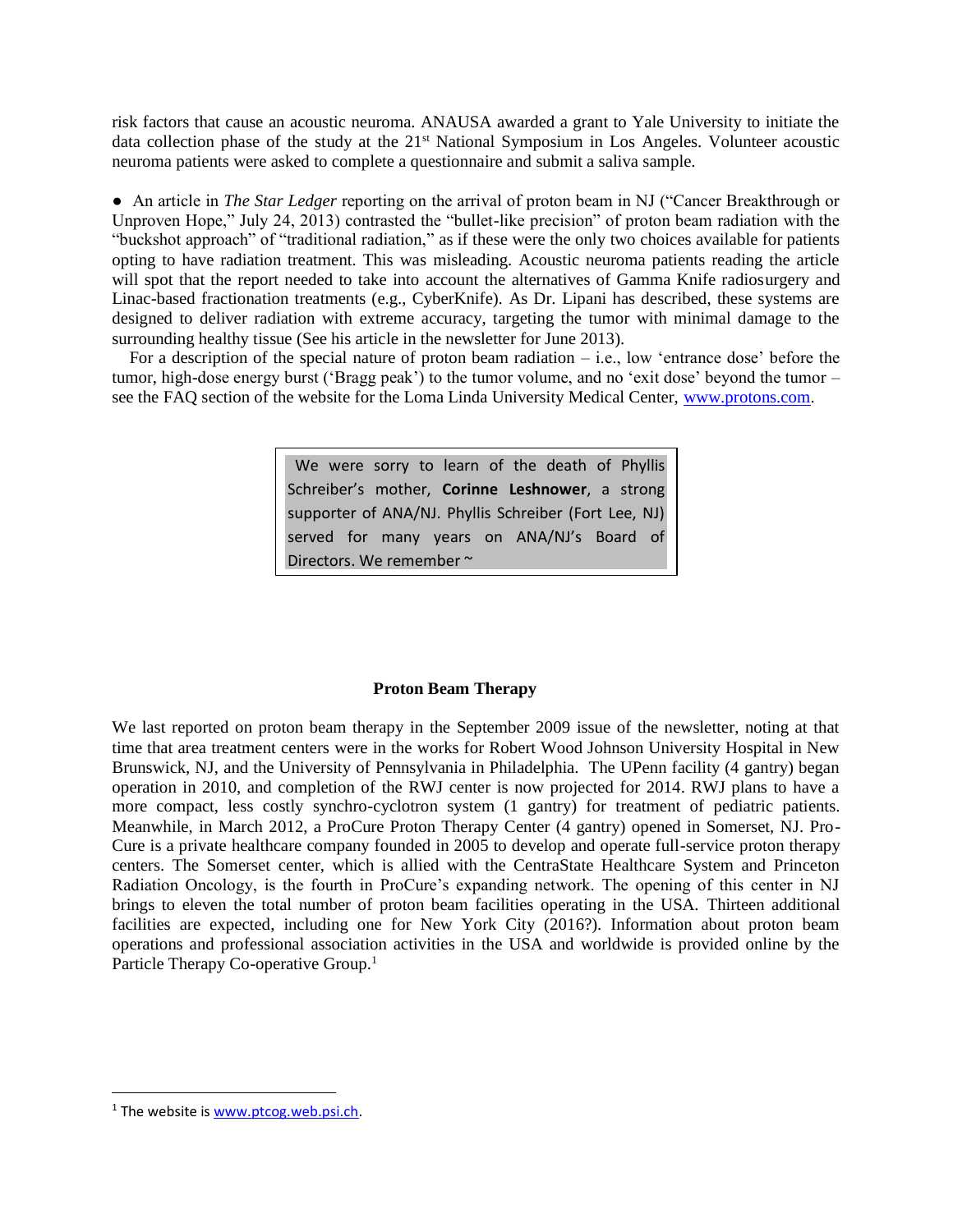

Not many acoustic neuroma patients have had proton beam therapy. A PubMed search of the medical literature for 2002-2007 showed proton beam treatment for AN in 6.8% of published articles, compared to 49.2% for Gamma Knife and 35.6% for linear accelerator/Linac.<sup>2</sup> Proton Beam (PB) is a highly complex and expensive form of radiation therapy that has only recently begun to expand in patient treatment capacity in competition with existing Gamma Knife and Linac radiation systems.

 In the USA before 2006 there were only a couple of places offering opportunities for proton beam treatment – Loma Linda University Medical Center in southern California and Massachusetts General

Hospital in Boston. Only a few acoustic neuroma patients were treated. In 2002, Loma Linda reported on 30 acoustic neuroma patients treated during 1991-1999 by conventional fractionated proton beam radiotherapy.<sup>3</sup> In 2003, Massachusetts General reported on 88 acoustic neuroma patients treated during 1992-2000 by proton beam radiosurgery.<sup>4</sup> We notice that proton beam treatment was being given either as single-session radiosurgery or multiple-session radiotherapy. In 2009, however, Tygerberg Hospital in South Africa published a retrospective study evaluating 51 acoustic neuroma patients treated at its proton facility during 1993-2008 by hypofractionated proton beam radiotherapy.<sup>5</sup> Three different modes of proton beam treatment for acoustic neuroma? This complicates making comparisons between proton beam and other radiation systems.

 Below is data for the different modes of proton beam treatment, compiled using PubMed abstracts of the three reports cited in our footnotes. Tumor control rates are shown to be excellent. Facial and trigeminal nerve function preservation rates are also seen to be very good to excellent. Disappointing, on the other hand, are the low 'useful hearing' preservation rates of 31 to 42%. In contrast, Gamma Knife radio-surgery has attained hearing preservation rates of 60-70%, and a rate of 76% is being reported for CyberKnife hypofractionation. Loma Linda stated in 2002 that a reduction in tumor dose was being evaluated. A recent Cleveland Clinic review of the data for proton beam for AN has recommended efforts to reduce the dose to critical structures.<sup>6</sup>

#### **Data for Proton Beam**

● **Loma Linda, 2002: Conventional Fractionation** 30 acoustic neuromas Rad. Dosage, 54-60 Gy in 30-33 fractions Mean Follow-up, 34 mon Tumor Control, 100% Facial Nerve Preservation, 100% Trig. Nerve Preservation, 100% Useful Hearing Preservation, 31%

 $\overline{a}$ 

<sup>&</sup>lt;sup>2</sup> M.K.Bassim et al, "Radiation Therapy for the Treat-ment of Vestibular Schwannoma: a Critical Evalu-ation of the Literature," *Otol Neurotol*, 31 (2010).

<sup>3</sup> J.M.Slater et al. "Fractionated Proton Beam Radio-therapy for Acoustic Neuroma," *Neurosurgery*, 50 (Feb 2002).

<sup>4</sup> D.C.Weber et al, "Proton Beam Radiosurgery for Vestibular Schwannoma: Tumor Control and Cranial Nerve Toxicity," *Neurosurgery*, 53 (Sept 2003).

<sup>&</sup>lt;sup>5</sup> F.J.Vernimmen et al, "Long-term Results of Stereo-tactic Proton Beam Radiotherapy for Acoustic Neuromas," *Radiother Oncol*, 90 (Feb 2009).

<sup>6</sup> E.S.Murphy & J.H.Suh, "Radiotherapy for Vestibular Schwannomas: a Critical Review," *Int Jour Radiat Oncol Biol Phys,* 79 (Mar 2011).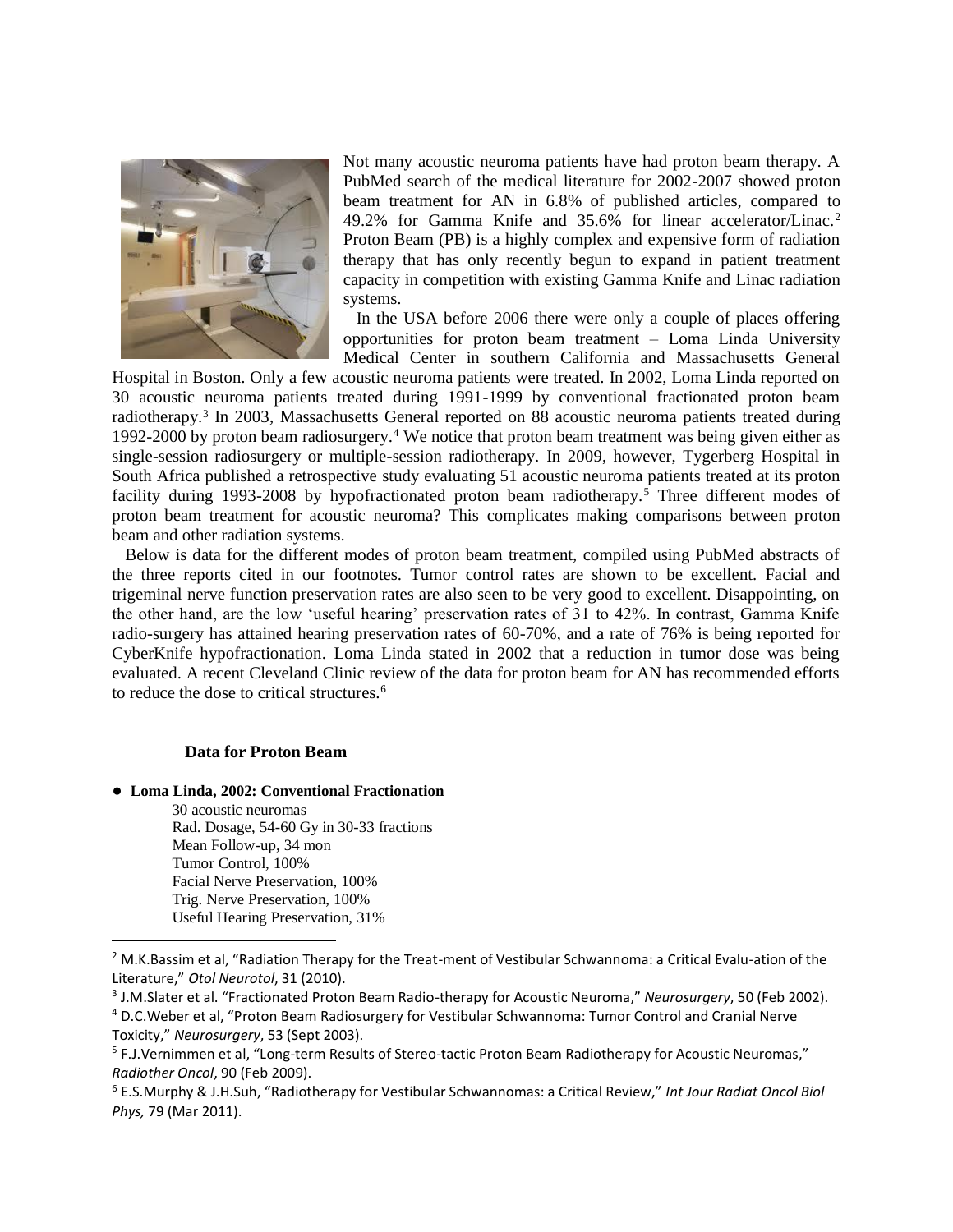#### ● **Massachusetts General, 2003: Radiosurgery**

88 acoustic neuromas Rad. Dosage, 10-18 Gy in 1 fraction Mean Follow-up, 38.7 mon Tumor Control, 95% Facial Nerve Preservation, 91.1% Trig. Nerve Preservation, 89.4% Useful Hearing Preservation, 33.3%

#### ● **Tygerberg Hospital, 2009: Hypofractionation**

51 acoustic neuromas Rad. Dosage, 26 Gy in 3 fractions Mean Follow-up, 60-72 mon Tumor Control, 98% Facial Nerve Preservation, 90.5% Trig. Nerve Preservation, 93% Useful Hearing Preservation, 42%

 A departmental study paper by Dr Jerry D. Slater, the chair of Loma Linda's Department of Radiation Medicine, helps to explain the various treatment strategies used during  $1990-2010$ .<sup>7</sup> Dr Slater wrote (summer 2012) that beginning in 1994 clinical emphasis was on expanding treatments to a variety of anatomic sites and developing appropriate treatment strategies. It was important to study the efficacy of proton therapy over a broad range of medical conditions and to establish if proton therapy and existing radiation treatments were equally effective. "These studies continue today: priority is given to patients on clinical trials, and patients are accepted outside of clinical trials only when beam time permits. . . For many anatomic sites, treatment strategies evolved over time, as experience and technology accumulated. Investigations proceeded on the premise that ionizing radiation from any source will destroy targeted tissue if the total dose is high enough. The main consideration was to determine whether necessary total doses could be delivered without causing unacceptable permanent damage to normal tissues."

 In this study paper, Dr Slater indicated Loma Linda's preference for using conventional fractionation to treat acoustic neuromas, but he also observed a growing interest in his department with dose escalation and hypofractionation. He wrote: "[Loma Linda] radiation oncologists are examining hypo-fractionation as a way to reduce treatment time and costs, provided that control rates are maintained and side effects do not increase. Given that costs such as beam time are a fixed part of each treatment fraction delivered, hypo-fractionated regimens should lead to cost reductions. These reductions, however, will not be permitted to compromise patient safety."

#### **Treating Chronic Tinnitus: A New Protocol\***

Berthold Langguth, MD, PhD, is a neurologist and professor of psychiatry at the University of Regensberg, Germany. A recognized leader in the field of tinnitus research, Dr. Langguth was recently awarded a research grant by the American Tinnitus Association for study of "Combined Transcranial Magnetic Stimulation in Treatment of Chronic Tinnitus Using Double Cone Coil."<sup>8</sup> The following description of the research project is excerpted from a progress report published in the Summer 2012 issue of *Tinnitus Today*. 9

l

<sup>&</sup>lt;sup>7</sup> "Clinical Proton Therapy at Loma Linda University Medical Center," (Summer 2012), online at [www.three.usra.edu/articles/LLUClinical.pdf.](http://www.three.usra.edu/articles/LLUClinical.pdf)

<sup>&</sup>lt;sup>8</sup> See [www.ata.org/research/ata-funded.](http://www.ata.org/research/ata-funded)

<sup>&</sup>lt;sup>9</sup> A.Lehner, M.Schecklmann & B.Langguth, "rTMS for the Treatment of Chronic Tinnitus: Optimization by Stimulation of the Cortical Tinnitus Network," in *Tinnitus Today* (Summer 2012), 12-14.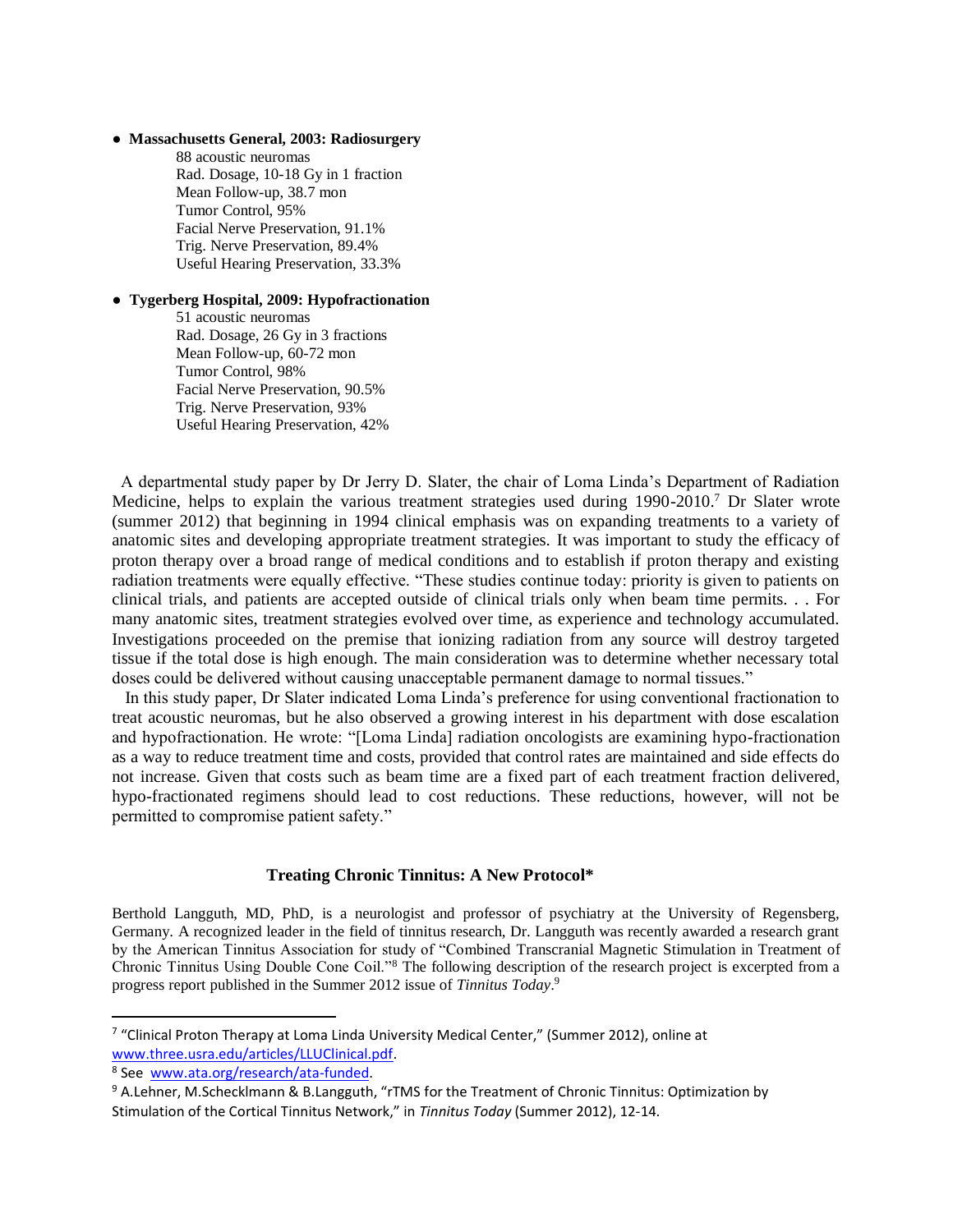

Scientists have dealt with the causes of tinnitus for many years now and although we have still not found the key to turning it off, many important insights concerning its generation and manifestation were gained during the past decade. Some years ago, scientists realized that the long-held assumption that tinnitus was an inner-ear issue was not truly the case. They began to focus on the auditory pathway – the route starting in the ear and leading to the AC [*auditory cortex*] in the brain.

 Realizing the relevance of the brain for generation and maintenance of tinnitus was a milestone in tinnitus research and brought many scientists to examine tinnitus-related

alterations within the auditory pathway. Studies which analyzed the structure and activity of auditory brain regions found abnormalities. For example, the AC is more active in tinnitus patients. This led to the idea that if the hyperactivity could be reduced, this should have an effect on the tinnitus percept. As a result, new treatment approaches were developed which target this hyperactivity of the AC.

 One of these treatment approaches is *repetitive transcranial magnetic stimulation* [rTMS], . . . a technique which applies strong magnetic fields to the brain for modulating neural activity. The magnetic fields are produced within a coil which is placed on the scalp . . . and are able to influence the activity of *neurons* lying beneath the coil. If placed over the AC, rTMS is assumed to normalize the altered AC activity and ease tinnitus complaints. For this purpose, rTMS is usually applied on 10 consecutive working days with each of the sessions lasting about 30 to 45 minutes. In recent years, many studies have shown that rTMS is able to reduce tinnitus severity in some patients. The effects of this treatment are only small to moderate however.

 This is where the second important milestone of tinnitus research comes into play. Recent studies suggest that in order to fully understand the neural correlates of chronic tinnitus it is not enough to solely concentrate on altered activity within the auditory pathway. Rather, non-auditory brain areas should be additionally taken into account. It is understood that a sound -- no matter if it is a "normal" sound or tinnitus --only enters consciousness if non-auditory areas are involved in its processing. Some studies have found alterations of the activity within these non-auditory structures in patients with tinnitus.

 Currently, this theory of both auditory and non-auditory brain areas being important for tinnitus is being refined by some scientists. The idea is emerging that we should not concentrate on the activity within each of these brain regions separately, but instead focus on a "tinnitus network" of interconnected auditory and non- auditory brain areas which exert influence on each other. This could be the reason for the limited effects of rTMS on the AC. While the AC is treated with rTMS, the remaining brain areas of the tinnitus network maintain their altered activity. Due to the connections within the network, the auditory cortex is still influenced by the non-auditory sites, narrowing the benefit of rTMS.

The idea of a network of interconnected brain areas being involved in the tinnitus percept allows for a promising refinement of rTMS treatment. If several core regions of this network are targeted by rTMS, a more pronounced reduction of tinnitus severity might be possible than by exclusive stimulation of the AC. Therefore, our study examines a new rTMS stimulation protocol which involves three stimulation sites instead of only one. In the past, rTMS was applied over the *temporal cortex* of the left (or the right) hemisphere as this is where the AC is located. In our study, the *temporoparietal cortex* of both hemispheres plus the left *frontal cortex* are stimulated. . . By targeting these three stimulation sites, several nodes of the tinnitus network are covered.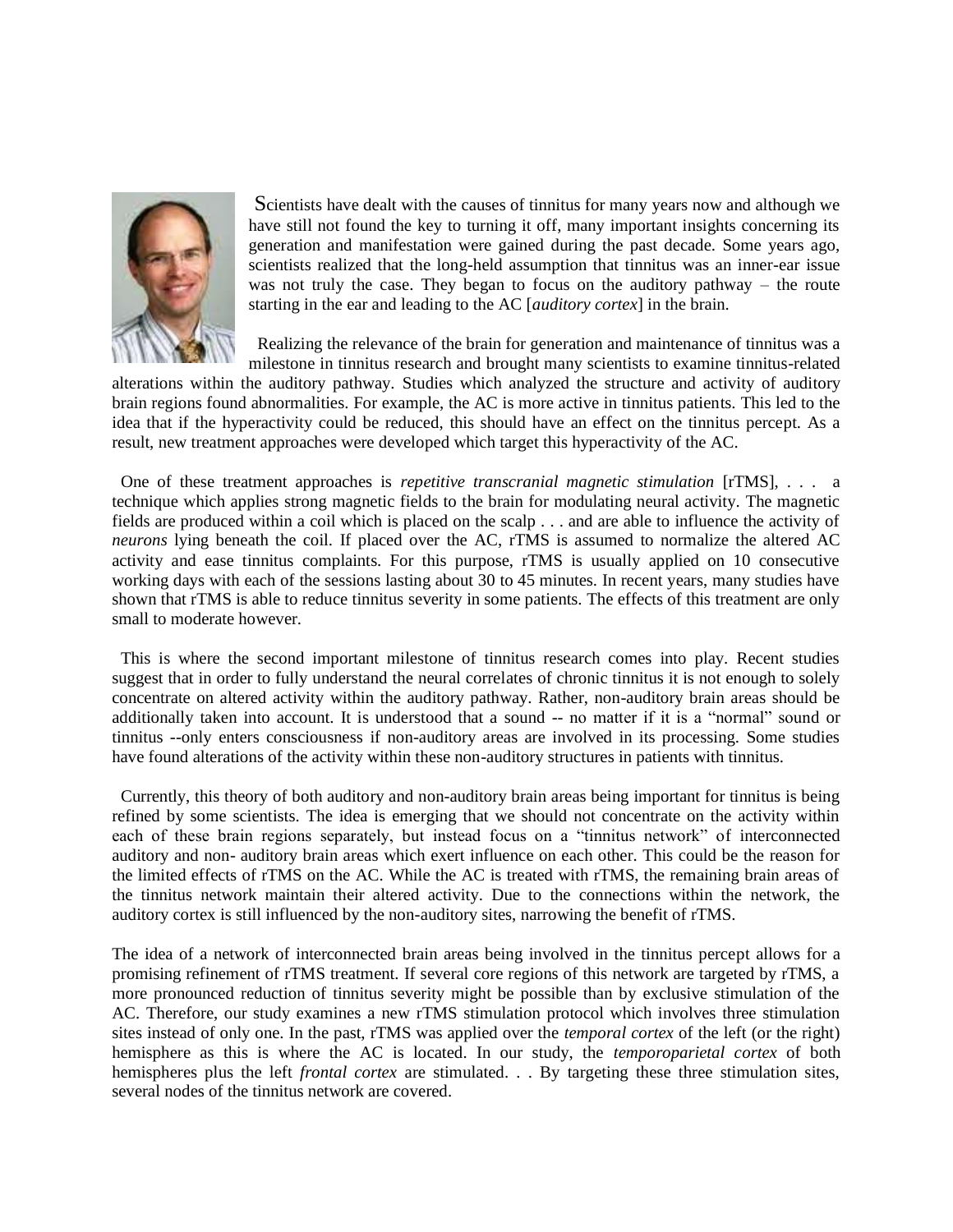In a pilot study, we have already applied the new rTMS protocol in some patients with chronic tinnitus. Multisite stimulation was well tolerated by all patients who were treated and no serious side effects were observed. Compared to classical stimulation, the new multisite stimulation protocol led to a more pronounced and longer lasting improvement of tinnitus severity. This better long-term effect is a very promising result which underscores the relevance of network stimulation and highly encourages us to explore both the clinical and neurobiological effects of the new protocol in more detail.

\*Reprinted in part from the Summer 2012 issue of *Tinnitus Today* with permission from the American Tinnitus Association.

## **Treating Tinnitus: A Different Approach\***

Dr. Debara Tucci, a specialist in otolaryngology at Duke University in Durham, NC, responded differently to the key idea that both auditory and non-auditory brain areas are important for tinnitus.

Dr. Tucci is principal investigator at Duke Integrative Medicine for a clinical trial "to determine if an integrative medicine approach [mindfulness based stress reduction, acupuncture] which targets treatment of the non-auditory aspects of tinnitus suffering [anxiety, depression] is more effective in alleviating



tinnitus symptoms when added to current therapies, compared to [using current therapies] alone." The clinical trials proposal states: "Based on prevalence data from tinnitus sufferers who seek treatment and the known percentage who do not respond to commonly used therapies, we estimate that 1.2 million individuals are not able to benefit at all from current, widely used treatment strategies. [An integrative medicine] strategy to augment those currently used could empower patients to exert control over their tinnitus symptoms with-out the use of medications, expensive devices

such as the Neuromonics device, or extended programs such as TRT [Tinnitus Retraining Therapy]." The Duke study is in collaboration with the National Institute on Deafness and Other Communication Disorders (NIDCD).

\*Source: "Preliminary Clinical Trials of an Integrative Therapy with Severe Tinnitus," ClinicalTrials.gov, NCT01480193, Estimated completion date Oct 2013. See also www.dukeintegrativemedicine.org/research.

# **See Next page for information on October Chapter Meeting**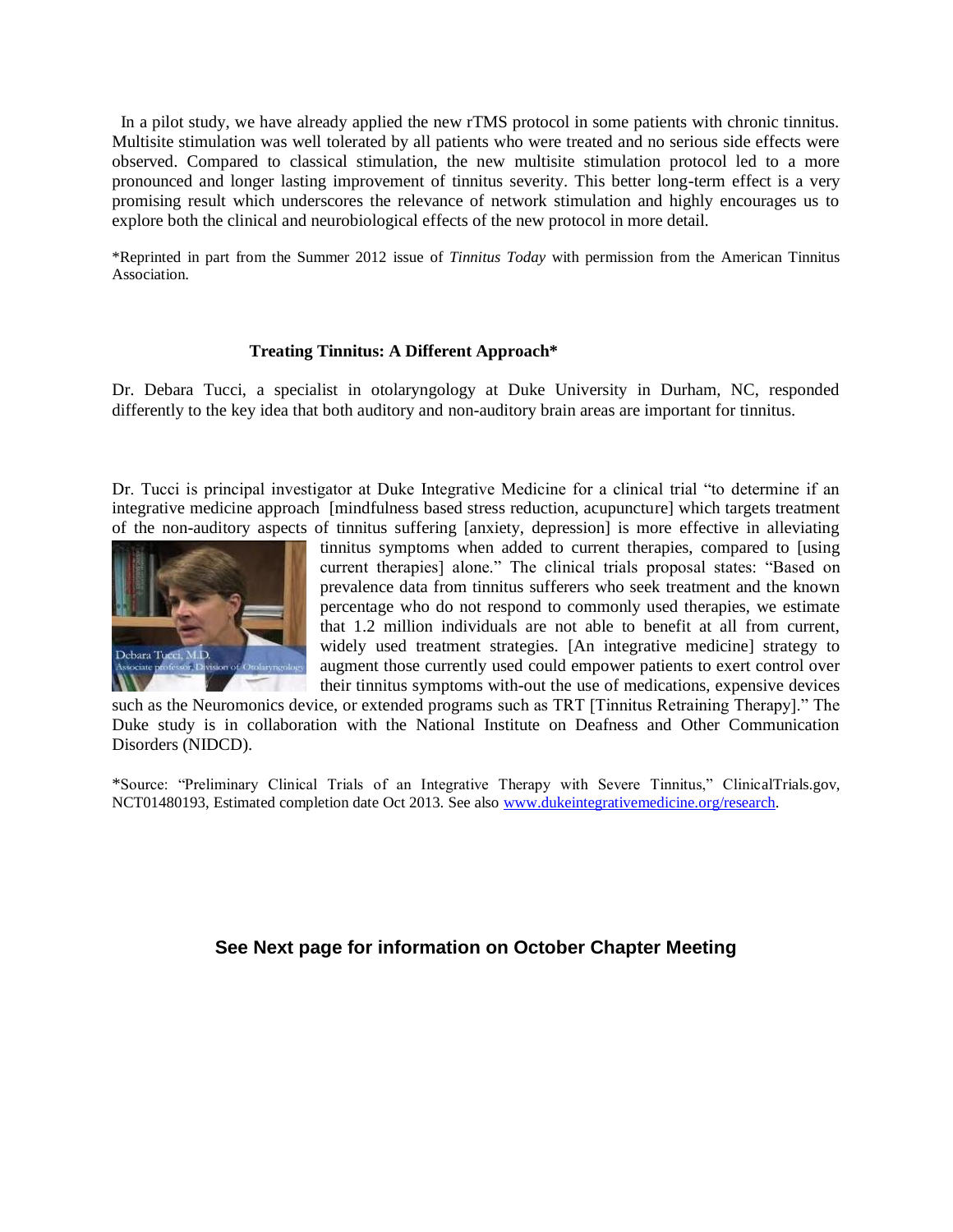

Fall 2013 Chapter Meeting

# **"What's New for Acoustic Neuroma?" (A Look at Two Decades of Change, 1993-2013)**

# **Jed A. Kwartler, MD**

Otologist/Neurotologist, Summit Medical Group

Sunday, October 20, 2013

1-3:30 pm

Summit Medical Group

Lawrence Pavilion, One Diamond Hill Road

Berkeley Heights, NJ 07922

A wide-ranging presentation/discussion of changes in the acoustic neuroma experience for both doctors and patients over the past twenty years.

Refreshments Social Time

# **Directions to Summit Medical Group**

The most direct way to the Summit Medical Group facility in Berkeley Heights is via Route 78.

From Route 78 East, take Exit 43, Berkeley Hts/Watchung. Follow the exit road to the light at Valley Rd and turn left onto Valley Rd. Go on Valley Rd to the first light and turn left onto Diamond Hill Rd.